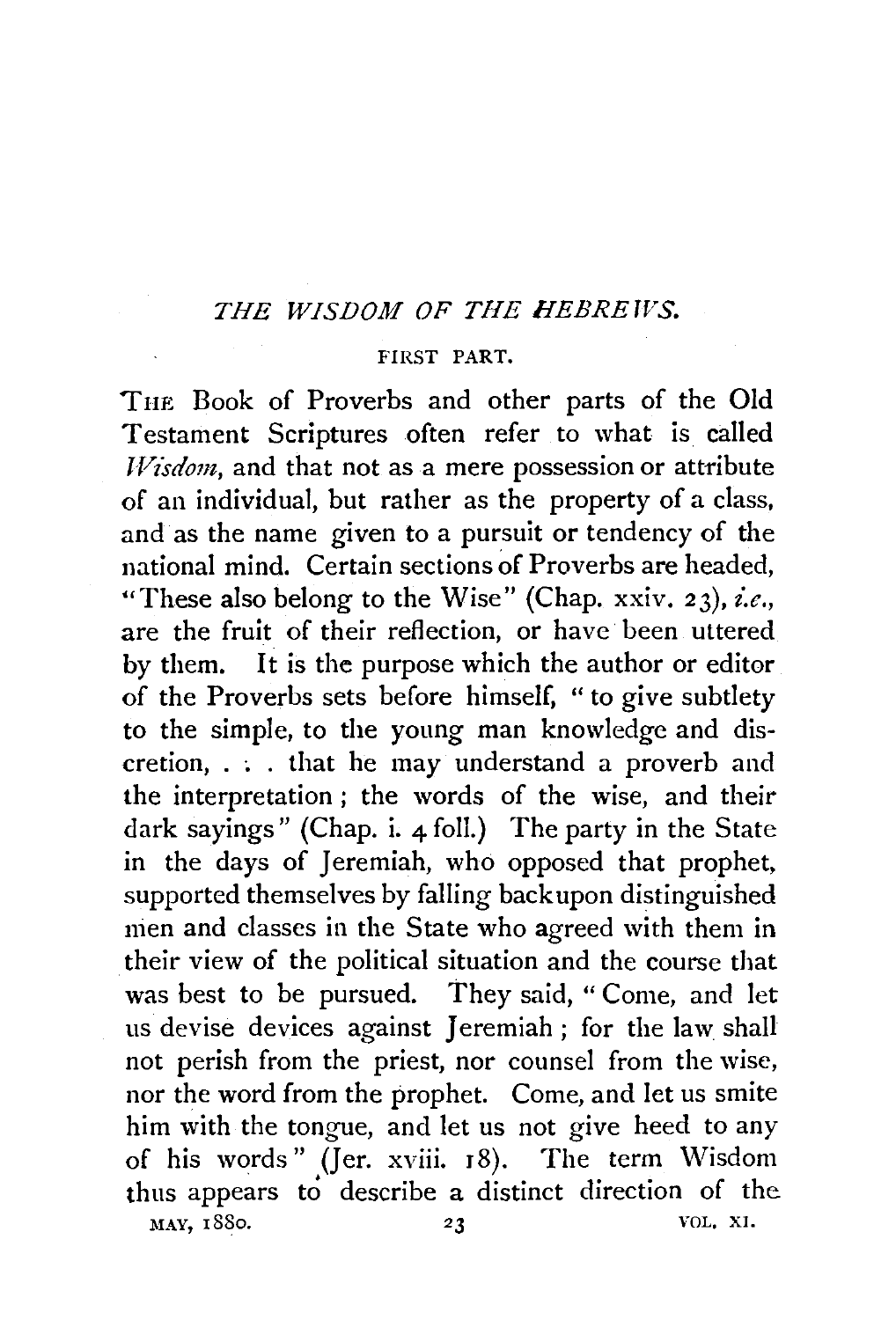Hebrew mind, a direction marked and powerful, deserving to be ranked along with the most remarkable characteristic of Israel, its prophecy. The direction, indeed, was not peculiar to the mind of Israel. It was one that manifested itself among the neighbouring peoples as well. In I Kings iv. 30, it is said that  $\cdot$  Solomon's wisdom excelled the wisdom of all the children of the east country, and all the wisdom of Egypt. For he was wiser than all men; than Ethan the Ezrahite, and Heman, and Chalcol, and Darda, the sons of Mahol;" and in Obadiah, Verse 8, we read, "Shall I not in that day destroy the wise out of Edom, and understanding out of the mount of Esau ?" with which may be compared Jeremiah xlix. 7: "Is wisdom no more in Teman ? is counsel perished from the prudent? is their wisdom vanished ?" This Wisdom of the Hebrews and other Oriental nations has been compared by those who have examined its operations and results to the philosophy of other nations.

The strongest things have been said on both sides of the question, Whether the Hebrews 'possessed a philosophy? The difference of opinion has partly arisen, as in many similar cases of dispute, from attaching different senses to the term philosophy: C. B. Michaelis says, in passing in his exposition from the Psalter to the Proverbs, " We step out of the closet of David into the porch of Solomon-to admire the son of the great theologian as the great philosopher." Oetinger lectured on the Proverbs under the title, " Philosophia sacra et applicata." Even De Wette speaks of the ''speculative and practical philosophy" of the Hebrews; and Ewald considers that, like the. Greeks before Socrates, the Hebrews had attained at least to the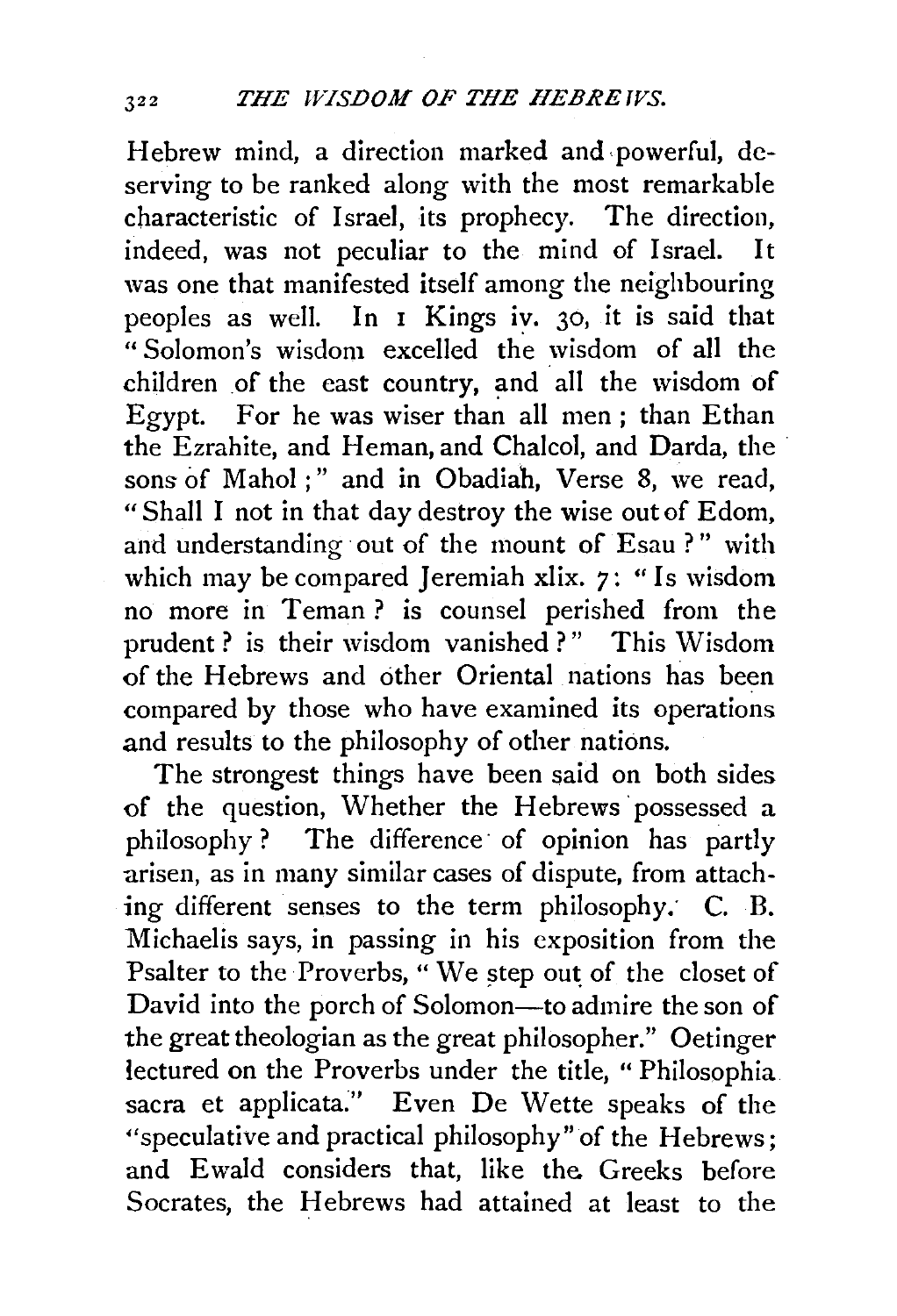beginnings of a wisdom and science which, under favourable external circumstances, might have developed into an independent philosophy. On the other hand, many writers, *e.g.,* Ritter, give a strong verdict *to* an opposite effect.

That the Hebrews possessed among them something of the nature of a philosophy, whether: any remains of *it* have come down to us or not, is to be deemed probable on various considerations-such, for instance, as the natural tendency of the human mind to seek satisfying knowledge; the example presented by other nations who have attained to any degree of civilization ; and, in particular, the keen intellectual character .and lively sensibility to moral conditions of this people themselves. The mind of man, so soon as it rises .above being engrossed by mere animal desires and the struggle for life, begins to exhibit a craving to comprehend the things around it. And it is not satisfied with -such a knowledge as will suffice merely to ensure personal safety and advance material well-being. The operations of the mind are not utilitarian except in this sense, that ignorance and mystery are painful, and that there is keen pleasure both in the pursuit and in the .attainment of knowledge. But no knowledge satisfies which is not universal, which does not comprehend all within it, and afford the means of explaining each detail in the complicated whole. The pursuit of knowledge of this kind is philosophy. And it would be surprising if there had been no instances of it among .a people so richly endowed, and whose literary history -extended over so long a period.

Perhaps it would be equally surprising if all traces .of this direction of mind had been excluded from the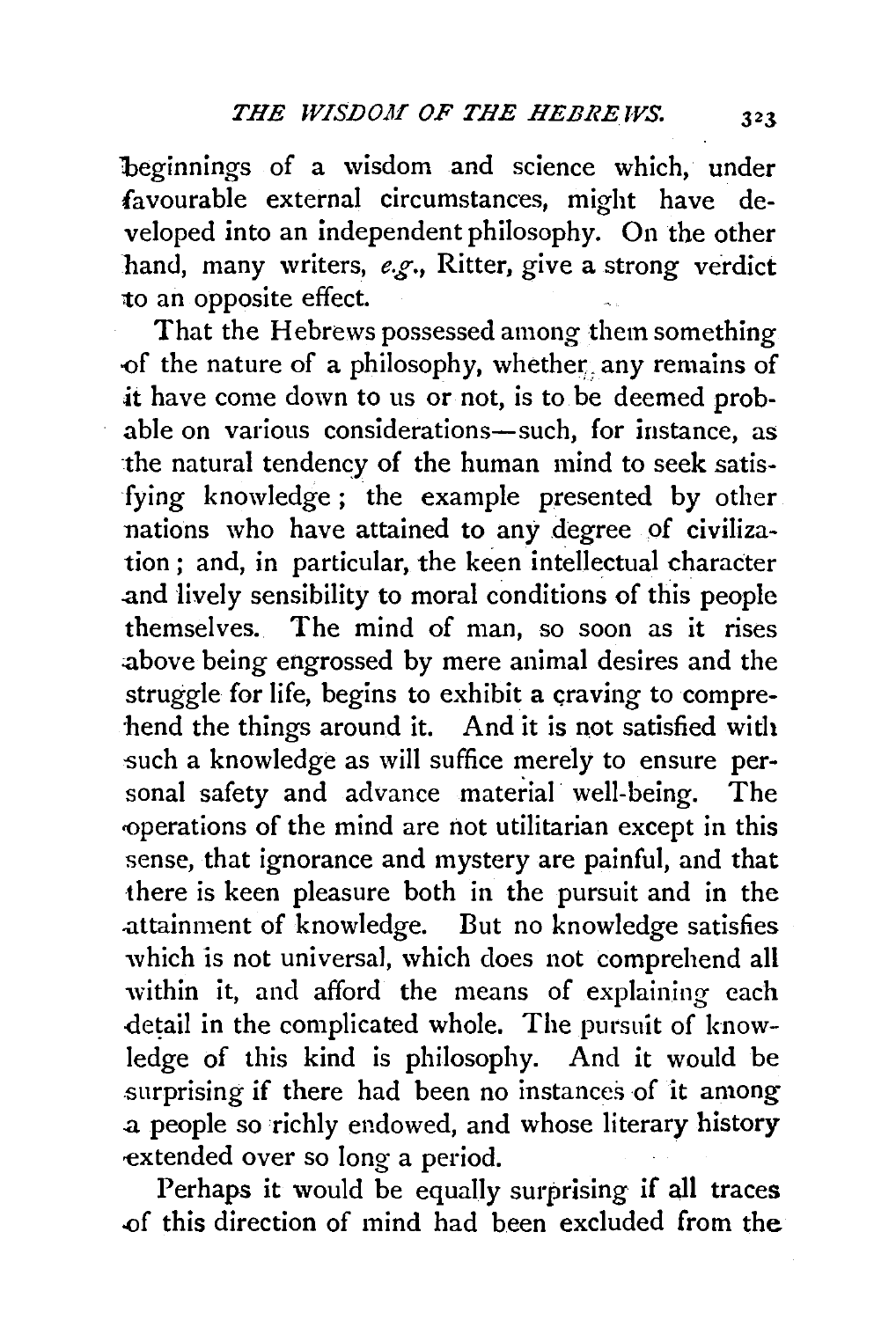Holy Scriptures. For though the Bible be a practical book, and cannot be supposed to shew any interest in mere speculations that have no bearing on life, it busies. itself more than any other book about principles that contain in them the germs of conduct, and about high generalizations that have folded up in them the details. of human well-being and the true relations of men to. God. Scripture certainly does not satisfy itself with. merely giving rules according to which, if a man live,. it will be well with him, and he will perform the part due from him in promoting the welfare of others; it offers the grounds on which these rules are based. But these grounds and principles are just what the reflecting mind labours to reach, in order that putting them together it may grasp that which is the ground of all..

\Vhether we consider the manner or the purpose of revelation, we should expect to find in Scripture traces. of this particular direction of the mind of man. For· as the purpose of revelation was not to educate a onesided man, but to train him up on all sides of his mind till he should attain the fulness of the stature of the perfect man, so it was its manner to lay hold of every· part of him, presenting itself to that side of his nature· which was open and fitted to receive it. For the revealing Spirit was, in a certain sense, an indwelling· Spirit, uniting Himself intimately with all the highest affections and noblest aspirations of the men whoseminds He illuminated. And these men were not persons who stood as mere objective instruments tothe people whom they addressed; they were of the people ; the life of the people that flowed through the· general mass only reached its flood-tide in them. Every feeling of the people, every movement of life at its.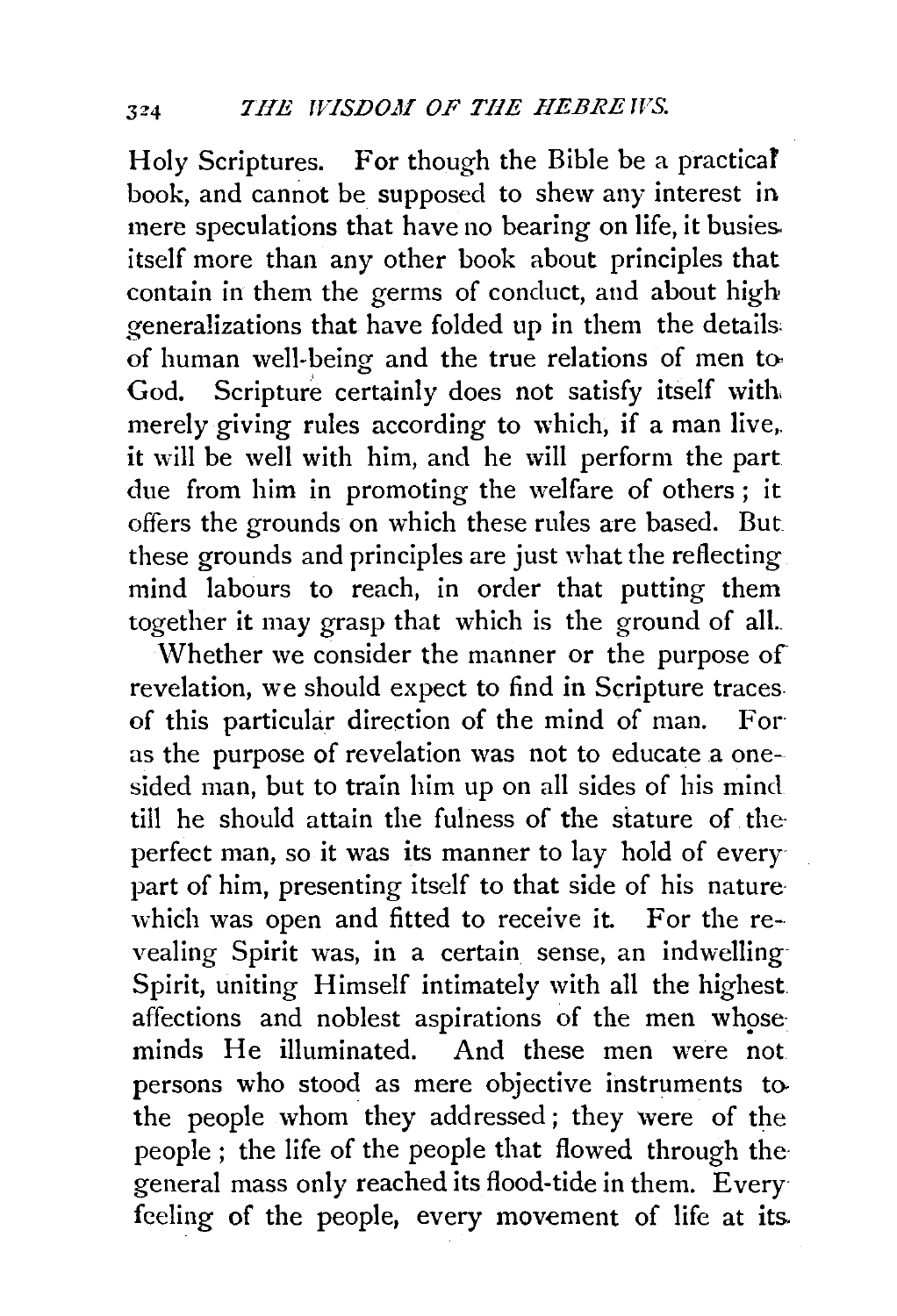very lowest stratum, sent its impulse up to them; every hope or fear was reflected in their heart : and with all these movements and these reflected emotions, shared with so true and quick a sensibility, the Spirit of revelation, which was not a Spirit of knowledge merely, but of life, sympathized and, if the word can be used, -coalesced; and, by that ineffable mode in which He unites with men's minds, used them as channels through which advancing knowledge and deeper rest were -communicated. The people of Israel, as the Church -of God, lived a profound life ; in its outstanding men that life was at its profoundest and broadest ; and as .at the first the Spirit of God moved upon the face of the waters that covered the earth, so He moved upon that unquiet sea of the Church's mind, agitated with emotions, with presentiments, with fears, with speculations ; and out of them all brought forth more perfect forms of truth and a fuller religious life. \Vhy that which we are accustomed to consider not the least noble capacity of the human mind, the capacity of speculation upon the mysteries of the world and the soul, should be excluded as an organ of revelation, when other high capacities, such as that of intuition, are included, would be hard to guess. There is no doubt an irreverent speculation, an impious pressing upon the threshold of the unrevealed, which touches too nearly the Majesty of Heaven, and which, like the desire of the wicked, the Lord will thrust back (Prov.  $x.$  3); but that reverent following upon the tracks -of his feet, or that listening with eagerness, though in awe, to the far-off thunder of his power, with an irrepressible longing to come unto his place and be satisfied with his likeness-this cannot be displeasing to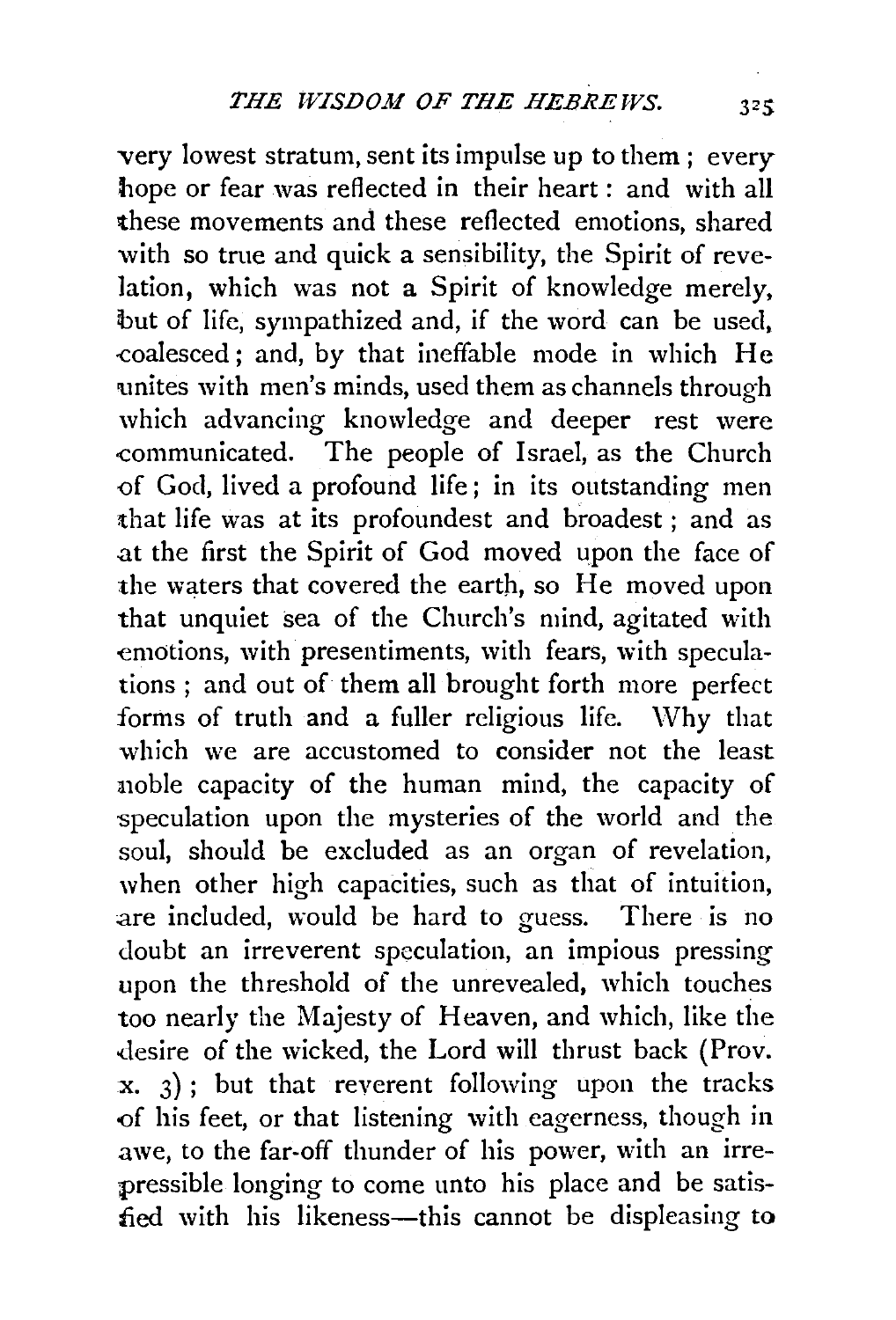Him, nor be too much tainted with human pride to be· serviceable as a channel of revelation.

And if we consider another point in the manner of revelation and the condition of the Church under it. namely, the gradual and broken way in which it was. communicated, we shall see that the effect must havebeen to stimulate the reflective and speculative side ot the mind. God spake at sundry times and in divers. manners. Only a fragment, not the whole round of a truth, was given at once. Light was thrown only one one side of a situation ; the other sides were left enveloped in darkness. Even if light enough was shed. for the immediate need, speedily higher needs arose, and men went straining their eyes into the darkness. that still remained. There is yet even to ourselves. who possess the whole body of revealed truth, many a. question over which obscurity continues to hang.

There must have been, too, in Israel, to some ex-tent, that condition and direction of mind which has. been such a striking phenomenon in the history of the: Christian Church, especially in the Middle Ages, but in some measure at all times—the dogmatic direction of mind, the tendency to seize upon external and positive· truth like that given in revelation, and not only to systematize it, but to bring it into connection with the general principles of thinking of the human mind. This tendency was probably less observable among the: Hebrews than it is among peoples of the Western world. And the comparative want of it was one thing: which particularly fitted this people to have committed. to them the oracles of God. They were content to. preserve and retain them in a more purely objective form than more speculative nations might have done..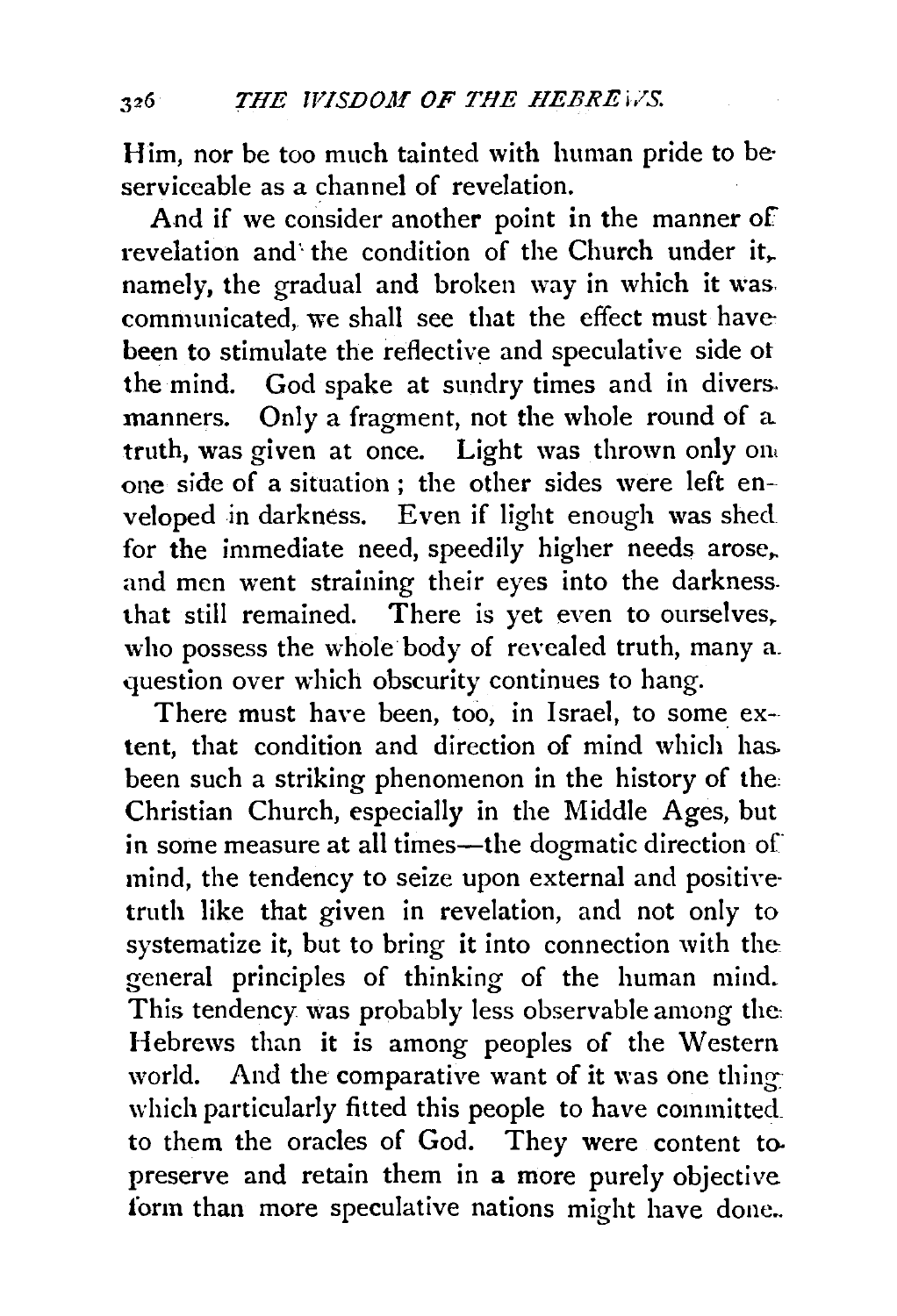But the direction of mind referred to cannot have been altogether wanting. The mind cannot be kept from exercising itself upon outward and positive truth. It seeks to reconcile the data of this kind of truth with itself and with principles of which it is already in possession. The truths which it receives on external authority it endeavours to verify by combining them with other truths, or forcing them up under general forms which it has already constructed or constructs instinctively. This process is quite compatible with faith in the external authority, although a strong faith may keep it in the background. But in times of perplexity, of which there were many in the history of the ancient Church, when problems of Providence pressed hard upon the heart, and faith wavered or declined, this instinctive tendency of the mind would reassert itself. It is always interesting to observe how faith and knowledge adjust themselves here where so much is unknown. When that which is in part shall be done away, and we shall know even as we are known, this instinctive desire of the mind for selfverifying knowledge may have full satisfaction, and the only link that binds us to God will be love. But this legitimate tendency which has exercised itself in so remarkable a manner in the Christian Church, in connection with a completed revelation, must have shewn itself in some degree in the ancient Church; and, operating in the midst of a revelation not complete, but only in process of being communicated, it is not unnatural to suppose that it may have exerted an influence on the form of some parts of Divine truth.

From the foregoing allusions a general idea may be gathered of what elements of a philosophic direction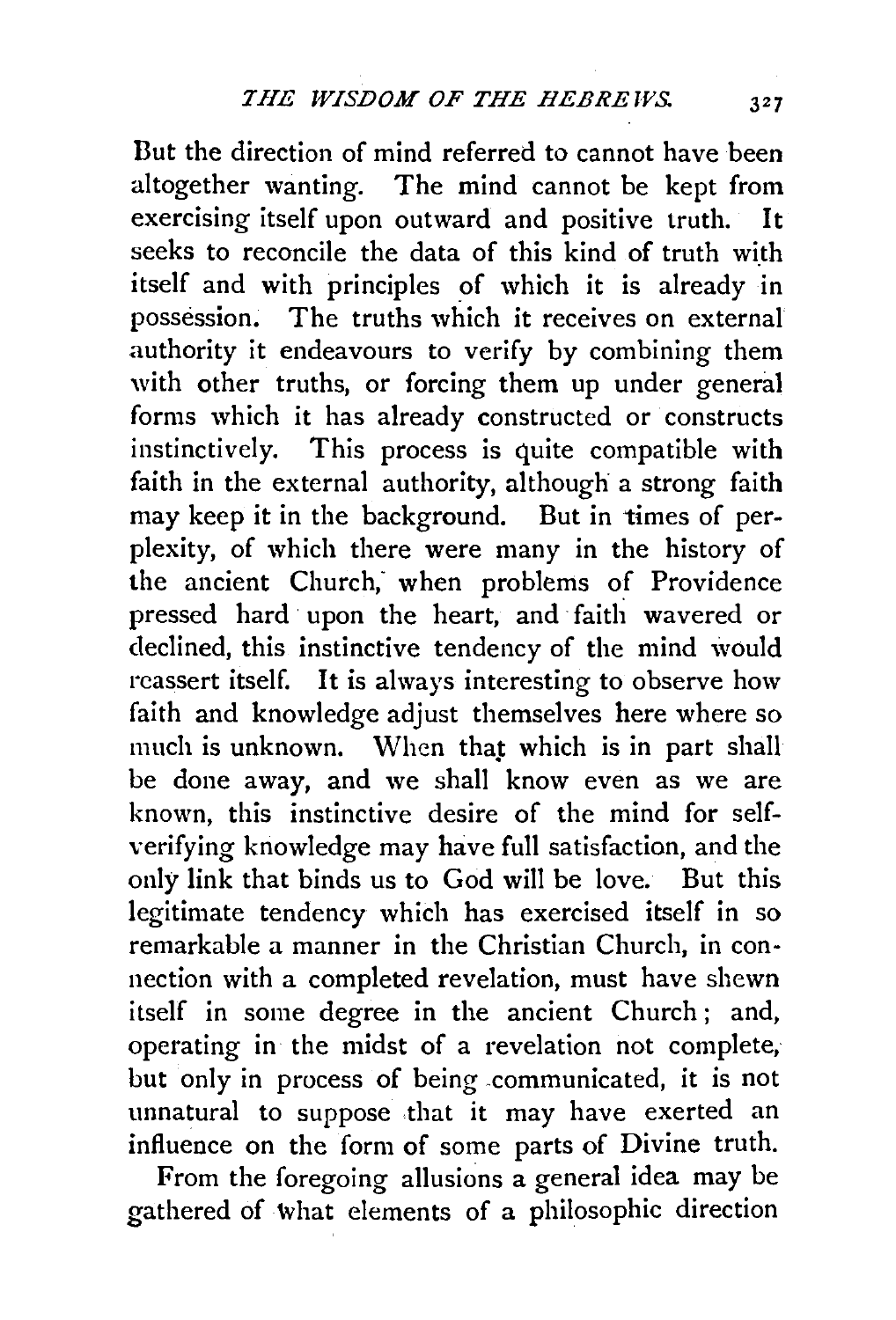of mind probably existed among the people of Israel; and it may also appear from them in what sense we are to accept the contradictory statements of those who assign and those who deny to the Hebrews the possession of a philosophy. The Hebrew Wisdom differed from the Greek or any other secular philosophy in two important particulars : first, in the point from which it set out; and consequently, second, in its method. Greek philosophy was the operation, or the result of the operation, of the reason of man upon the sum ef things. It threw the entire universe into its crucible at once. It had to operate upon the unresolved unanalyzed whole. Its problem was: Given the complex whole of existence, fo frame such a conception of it as shall be satisfying to the mind, and contain an explanation within it. Its object was to observe the streams of tendency, and, by following them up against the current, to reach the one source<sup>-</sup> which sent them all forth. Thus to name God was its latest achievement. Philosophy has to reach, to create, God for itself; or, at least, to discover and set Him apart from the involutions and flux of the universe. It has mostly failed in this, being unable to effect the analysis, and the residuum of its efforts has been, either a world without a God, or rather, a world the order in which reflects itself in the human mind in an image or idea called God ; or else, a God without a world, or rather, a God who is the world, and is conscious of Himself in the human mind. But the problem of the Hebrew wisdom was quite different. It. started with this analysis already effected, effected so long ago, and with such a firmness and decisiveness, that the two elements, God and the world, stood apart with a force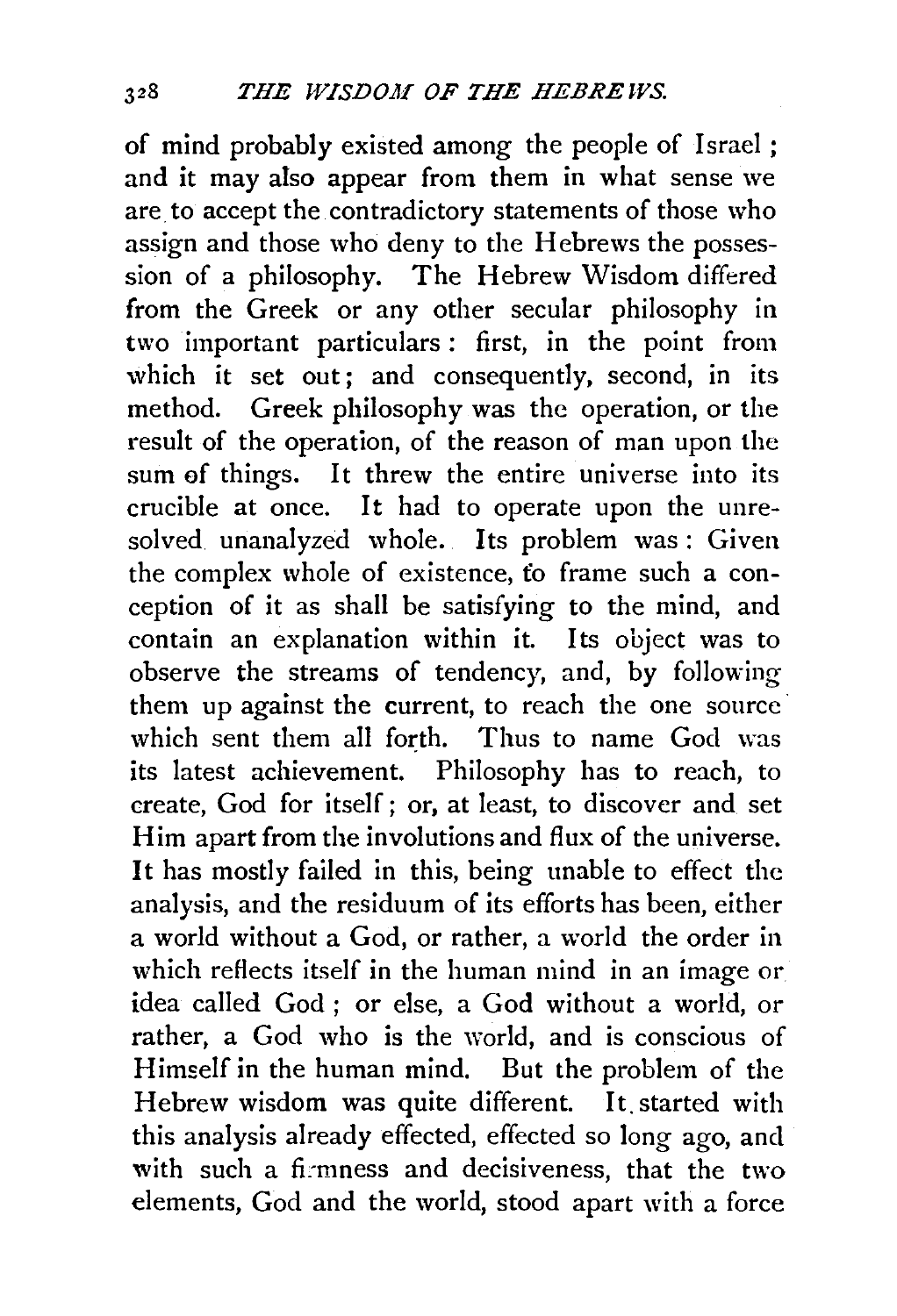of contrariety so direct that even the imagination could not induce them to commingle or become confused. Hebrew thought was at the source to begin with ; and, instead of following the currents upwards, it had the easier task of descending them, and seeing how they subdivided and ramified till they flowed under all things. Thus the efforts of the Wise Man were not directed towards the discovery of God, whom . he did not know; what occupied him everywhere was the *recognition* of God, whom he knew. As he looked upon the world with its changing phenomena, or observed life and society with its varying aspects, he recognized the power within which threw up all these changes upon the surface of things to be a present God. Very fascinating it must have been to a religious mind, starting with the knowledge of God and ·the great principles of moral order which revelation gave him, thus to trace God and the operation of these principles everywhere ; to feel the pulses of his will throbbing in everything ; to observe his purpose effectuating itself with a silent irreversible energy, lifting up all things upon its bosom like a rising tide, and bearing them in towards a shore which, however thick the mists that hung over it at present might be, would be dearly seen and reached at last. The Hebrew philosopher never ascended from nature or life to God ; he .always came down from God upon life: and his wisdom consisted in detecting and observing the verification of his principles of religion or morals in the world and the life of men. Hence the Proverbs of Solomon or others of the Wise are not popular sayings, as proverbs are with us, shrewd or lively condensations of human wisdom in the mere region of secular life ; they are,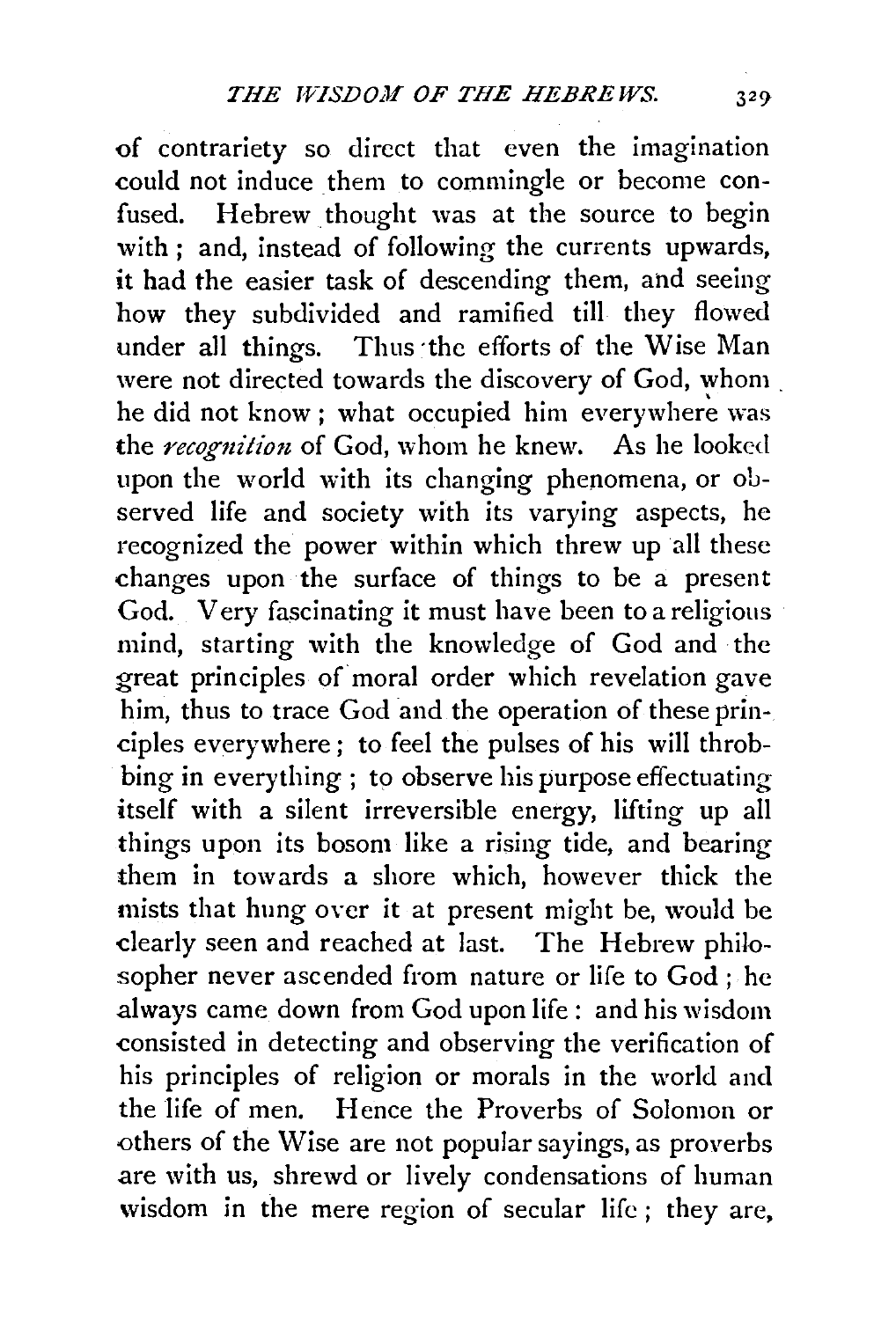for the most part, embodiments of some truth of religion or morals, statements of how such truths may be observed verifying themselves in life and society.

But this essential difference between the Wisdom of Israel and secular philosophy, the latter being a process of discovery, while the Wisdom was one of recognition, had, of course, an effect upon the method. The Wisdom had strictly no method. As a principle already known was observed verifying itself in some form or other, that form was seized and set apart in a single gnome . or proverb. No doubt in the oldest form of the Wisdom. the Proverbs of Solomon, especially those from the tenth Chapter onwards, there is such a multiplicity of these distinct and separate photographs that they might now be classified almost into a system. In that quiet and happy time when the nation had peace without, and society and life had free scope to display their characteristics, both in religion and the arts of peace at home and in commerce abroad, the reflective mind of the Wise Man had under its eye the most abundant materials for the widest and most varied generalizations. And these opportunities were not neglected. In these most ancient proverbs there is a nearer approach to reflective observation in a methodical way, and for the mere pleasure of the thoughtful religious mind, than we find anywhere else. But the train of reflection, being religious and practical, was usually set in motion only by something personal. Some crisis in the religious life occurred, some point of God's dealing was covered with obscurity; and the Wise Man's mind threw itself upon the problem with an energy and a passion which only a matter of life and death could inspire. Hence the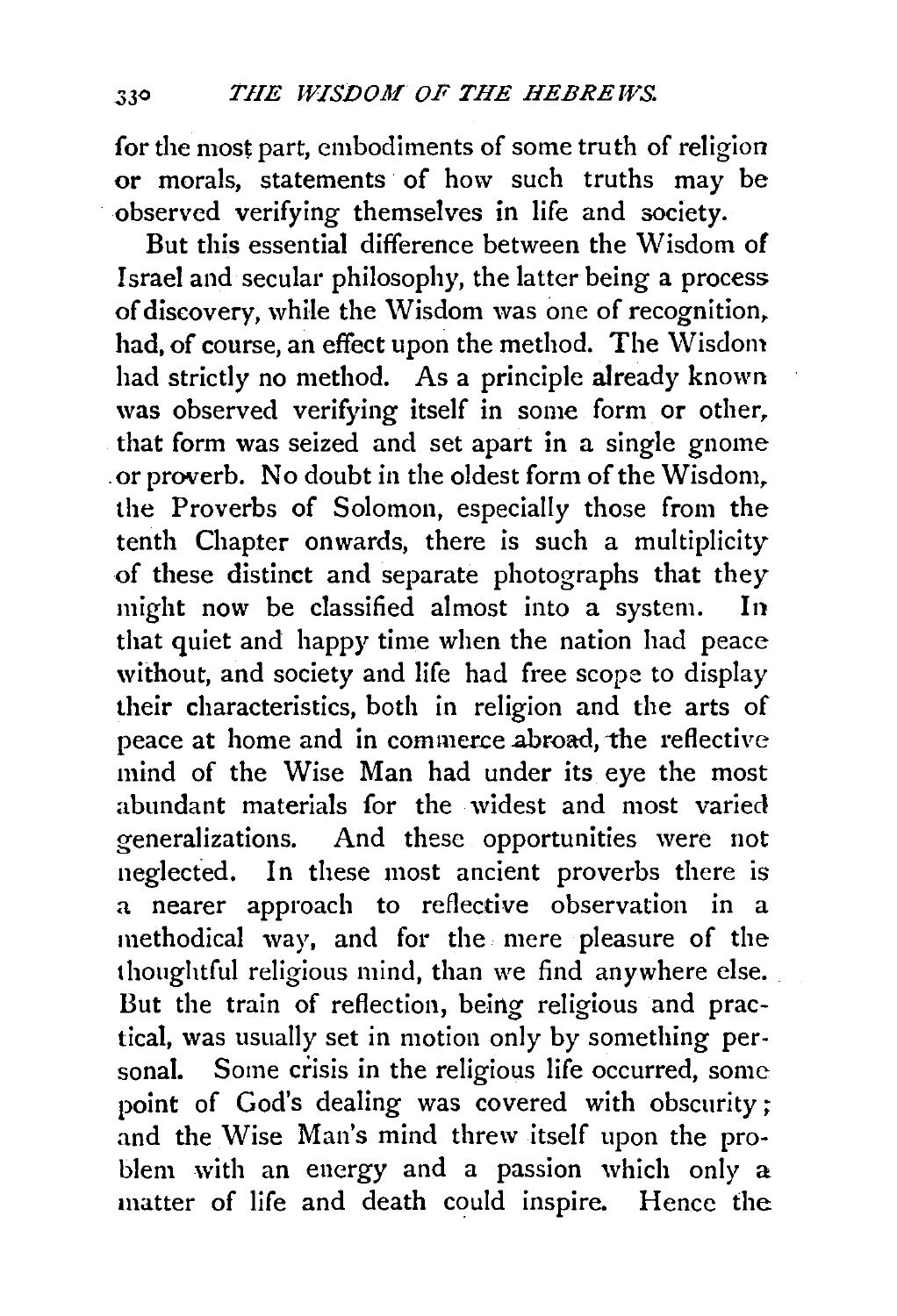Hebrew Wisdom is characterized by a personal interest in the questions debated very different from the objective coldness of ordinary speculation, and by an earnestness which has nothing in it of the gaiety of the Socratic banter.

The nature of the Hebrew Wisdom will now be apparent. It is not a view of the universe distinct from God, much less a view of God distinct from the universe; it is a view of the universe with God indwelling it. The term Wisdom, however, is used in various ways to express modifications of this general idea.

First, the world, and every plienomenon and occurrence in it, may be considered in an objective way, out of all relation to the mind of man as comprehending it or taking up any moral position in regard to it. Every separate thing that is, or that occurs, may be considered as an expression of God, as a manifestation of his will or purpose or efficiency, or, in short, of Himself. Man, and the human reason, and the moral order of social life, and the rewards or punishments of conduct in prosperity or misfortune, every individual thing, in short, whether in the physical world or in the conscious life of man, may be regarded as a phenomenon behind which lies a reality, which is God. "The ear which hears and the eye which sees, God made them both." "The poor and the money-lender meet, the creator of them both is the Lord." " The Llessing of the Lord maketh rich, and labour addeth nothing therewith." The highest generalization of this conception is contained in such expressions as these : " The Lord hath made all things answering to their end" (Prov. xvi. 4): "He hath made everything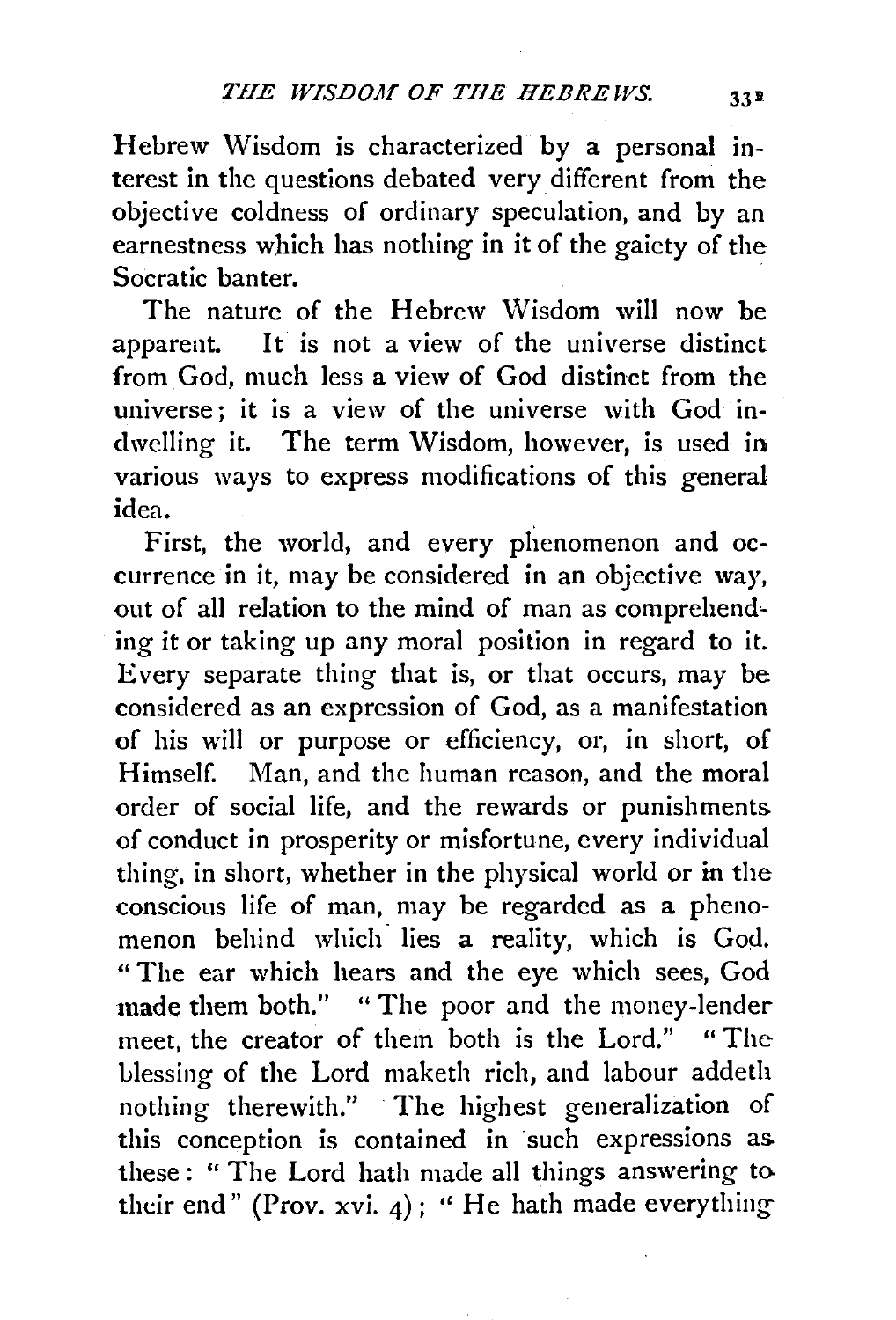beautiful in its time " (Eccles. iii. 1 I) ; and the statement which, in the mouth of the Preacher, has a slight tone of fatalism in it: "To everything there is a season, and a time ·to every matter under the heaven" (Eccles. iii. 1 foll.) For, here, the fact that human life is conscious or voluntary does not come into consideration. It is a phenomenon among other phenomena; and, behind it or beneath it, the efficient reality is God. But of course it is not in separate -occurrences or in individual phenomena merely that God exhibits Himself. His manifestations taken together form a unity. The world, as an orderly whole, . is the expression of God's mind; it embodies and expresses God, and his character, and his thought, and his method. The world with God immanent in it, considered in itself as an objective thing, is Wisdom. This is the *Divine* Wisdom.

Further, the world being a unity, animated by Divine principles, of which all its phenomena are embodiments, these principles may be regarded as an articulated organized whole, outside of God Himself, the expression of his mind, but having an existence of its own alongside of God. The unity of thought and efficiency that animates and operates the world may be abstracted from God, the actual living Operator. Thus there arises the conception of an idea of the universe or world-plan, which however is not a mere thought or purpose, but an efficiency as well. On account of the powerful efficiency of God; this plan or organism of principles, which is the expression of God's mind and power, may be idealized and regarded as animated and active, and have consciousness attributed to it; and, being a thing of which God Himself is conscious.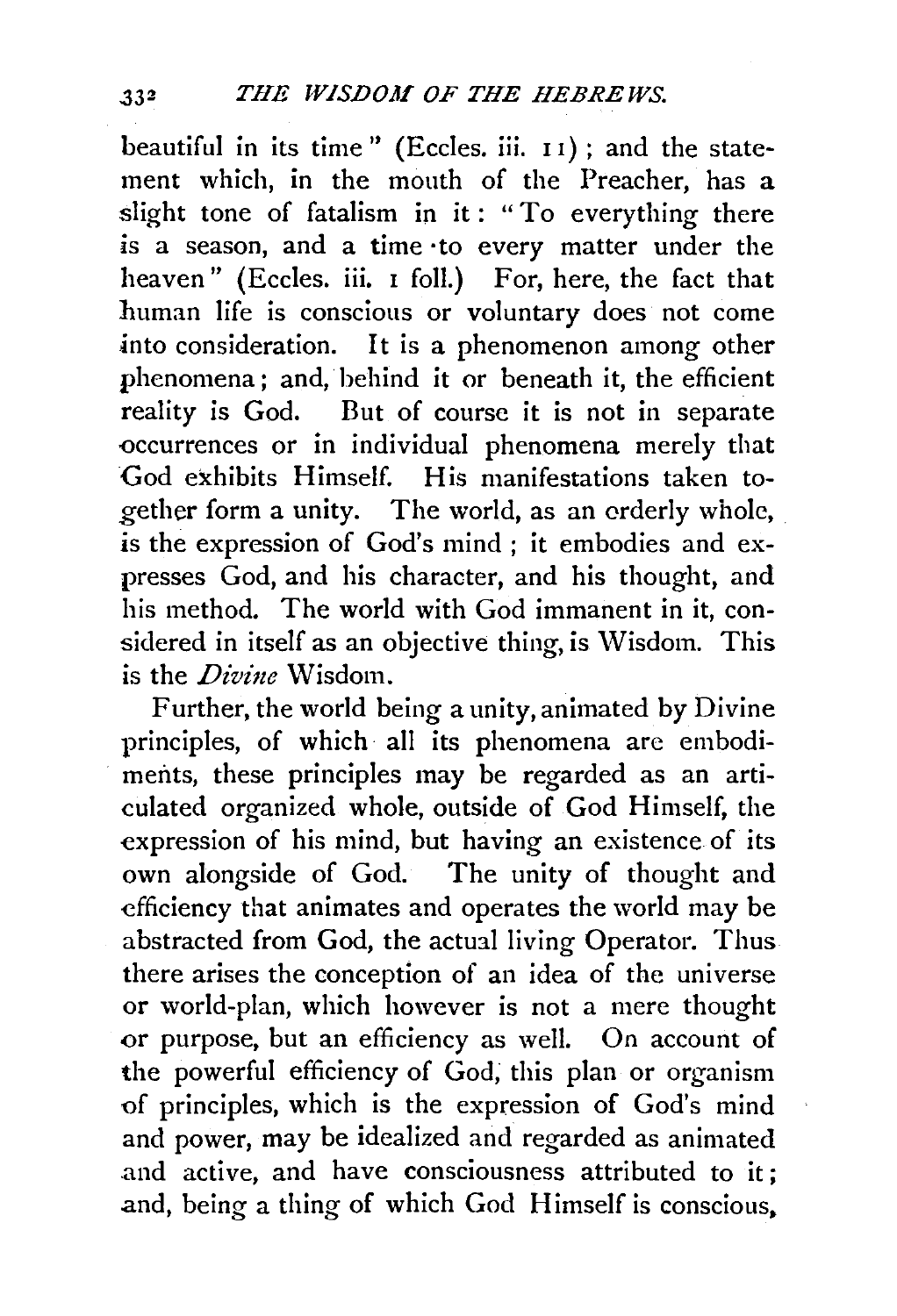seeing He does not work blindly, but sets before his own mind what He does, it may become the fellow of God: and on account of the free irresistible way in which it realizes itself in creation, and particularly in the economy of man, it may be described as "playing" before God in the joyous consciousness of power and capacity, and having its delights with the children of men. This is the Divine Wisdom as it appears in Proverbs (Chaps. i.-ix.); and this remarkable con-. ception is the contribution which the literature of the Wisdom furnishes to the christology of the Old Testament.

But, second: though this universal plan of God effectuates itself in all things, and in man no less. than-in other things, it was not meant to lie outside of man's mind or effectuate itself in him unconsciously as it does in other things. His peculiarity is that he is capable of understanding it, and can by the free exercise of his will throw himself into its current and thereby realize it in himself voluntarily. His relation to it is a relation on two sides-one intellectual and one religious. He can comprehend it, and he can. accept it, and harmonize his will and conduct with it. This is *man's* wisdom. It has both a theoretical and a practical side. But these two are rarely kept apart ; for it is a fundamental position that the theoretical comprehension of God's purpose is only possible to those who morally are in harmony with it : " The fear of the Lord is the beginning of wisdom," which means both that to have the fear of the Lord is a necessary equipment to enable one to enter upon the speculative study of his ways (for to be in harmony with Him is surely necessary in order to understand Him), and also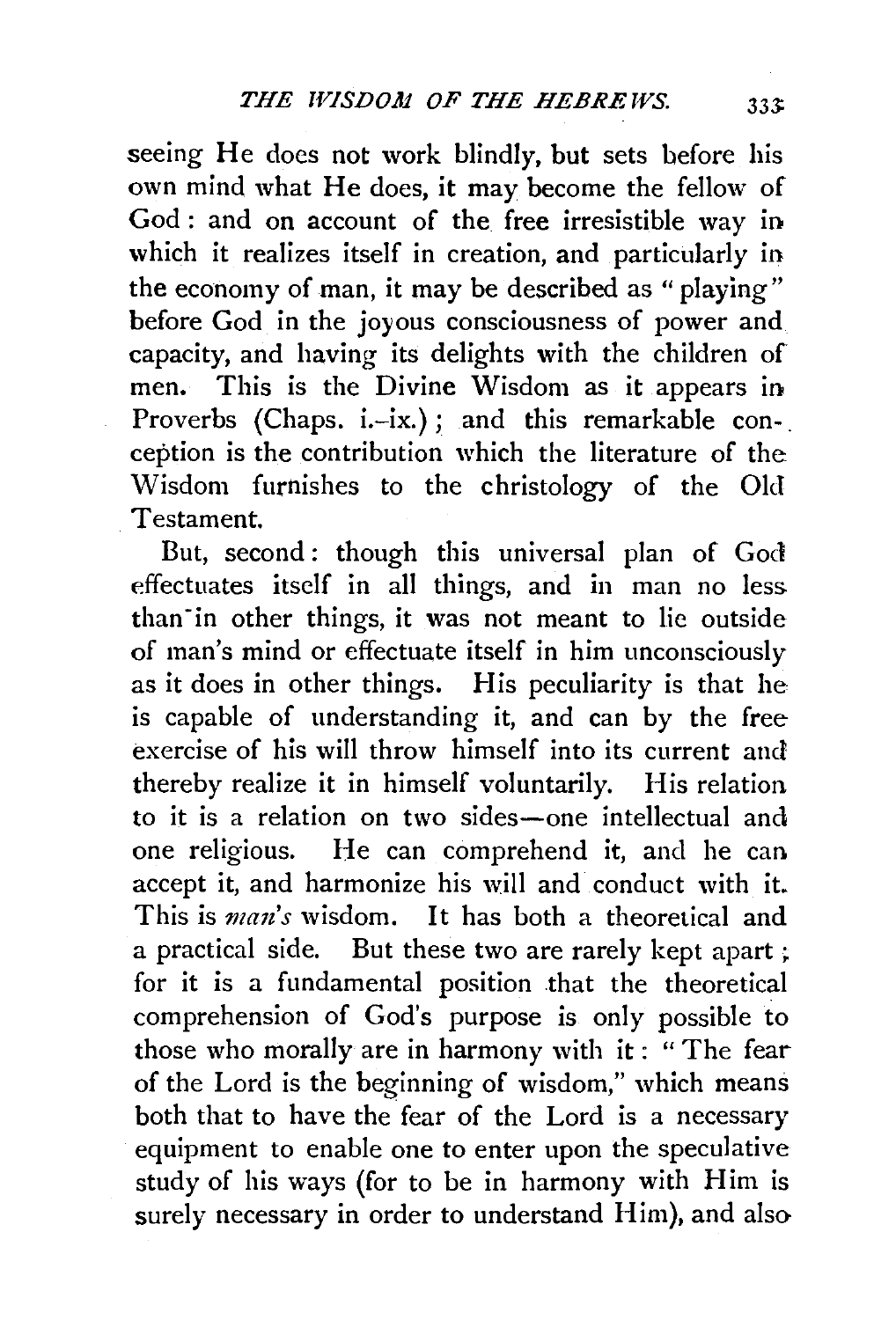that the fear of the Lord is the first step in practical wisdom. Hence the singular fact that in the Hebrew Wisdom one set of terms does service to express both the intellectual and the moral wisdom. The " wise" man means the righteous man, the "fool" is one who is godless. Intellectual terms that describe knowledge are also moral terms describing life. Only on rare <Occasions is a distinction drawn between the theoretical and practical wisdom. When the Hebrew Sage found himself completely baffled before some mysterious Providence, as Job did, then he despaired of a speculative wisdom ; and, renouncing the task of understanding God's ways, fell back upon the sure .and immovable first principle of practical wisdom : "Surely there is a vein for the silver and a place for gold where they fine it; iron is taken out of the earth, and brass molten out of the stone ; man setteth an end to darkness, and searcheth out all perfection ; \_ .. but where shall wisdom be found, and where is the place of understanding ? The Depth sayeth, It is not in me, and the Sea saith, It is not with me.  $\ldots$ . Abaddon and • Death say, We have heard the report thereof with our ears. God understandeth the way thereto, and he knoweth the place thereof. . . . But unto man he hath said, Behold the fear of the Lord that is wisdom, and to depart from evil is understanding" (Job xxviii.)

The doctrine of the Divine Wisdom, as it appears in the first nine chapters of Proverbs, forms a welldefined subject in itself. The discussion of it will occupy the last of the Papers on Wisdom here begun. The Human Wisdom naturally has a history which .reflects, in some degree, the conditions of life and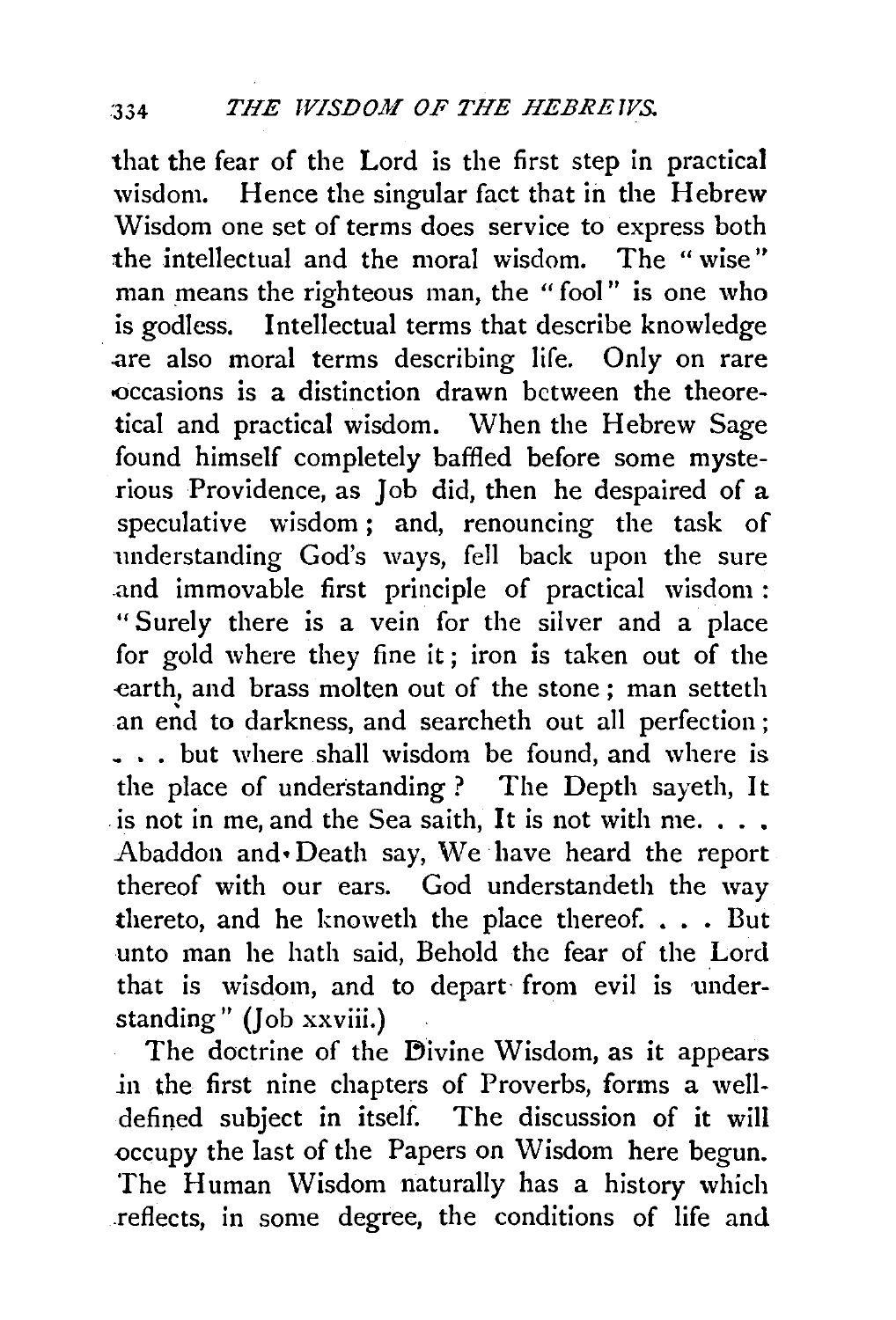thought among the people of Israel in various stages of their national existence. And this paper may be -closed with an attempt at a classification, in a rude and general way, of the forms in which it appears.

It may be difficult to say what department of modern thought this Wisdom most nearly resembles. But it -can readily be seen that the Wisdom, starting with -certain conceptions of God and his character and purposes, and his relations to the world and man, supplied by revelation, came practically to be a doctrine of Providence in an universal sense. What the Wise Man {)bserved or recognized in the world and the life of men was God fulfilling Himself in many ways. But his ideas of God and of his plan were not discovered by him in the world ; they were given in the Law, .and were *a priori* principles with which he came down upon the world and life; which he saw realized there, or which after a time he failed to see realized; and in his success or failure to see them realized is found the principle according to which the phases of the Human \Visdom may be classified.

1. In the first form in which the Wisdom appears (for example, in Proverbs, Chap. x. foil.), there is a complete harmony between principles and manifestation. The Wise Man has a certain conception of God, of his method of government, of his relations to men. and of their life; and he beholds these principles everywhere receiving perfect illustration. The current of principle realizes itself in all circumstances; it flows on smooth and straight, unruffled and uncircuitous. The history of events and the life of man shews a perfect equation between occurrence and principle. External providence and God as conceived are in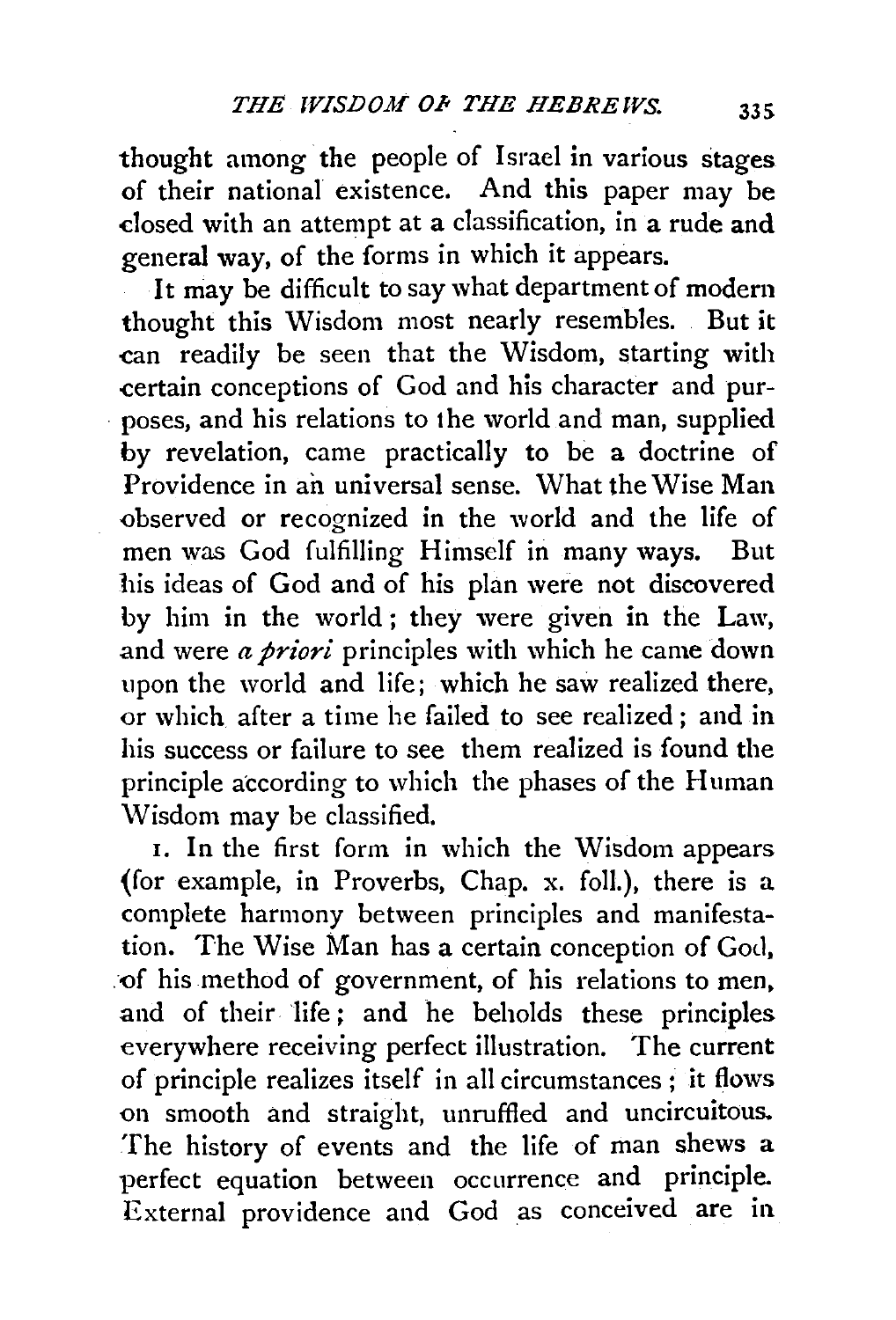complete accord. Naturally, in an universalistic view of the world, the question of evil and its consequences. and its relations to God, conceived as just in operation as well as mind, occupies a large place. . So, too, does the question of human prudence, of sense and intelligence. Now in this stage of the Wisdom that always happens to men which the principle demands should happen. Exceptions do not occur :- "Behold, the righteous shall be recompensed in the earth : much more the wicked and the sinner" (Prov. xi. 31). "The fear of the Lord addeth length of days : but the years of the wicked shall be shortened" (Chap. x. 27). " Riches profit not in the day of wrath : but righteousness delivereth from death" (Chap. xi. 4). "The Lord hath made all things answering their end." "He that handleth a matter wisely shall find good : and whoso trusteth in the Lord, happy is he" (Chap.  $xvi$ . 4, 20). The Wise Man goes about among men, putting his finger everywhere down upon reality, on that, whatever it be, great or small, which has come from God, and shews how in life it fulfils itself.

2. The second form in which the Wisdom appears offers a great contrast to this former one. This is the era of principles; exceptions do not occur or are unheeded. Now commences a deadly struggle between. the mind filled with principles, and phenomena in Providence which seem to contradict them. And here the Wisdom contracts itself, and becomes a philosophy of Providence in the narrower sense ; that is, a theodicy. It moves now almost exclusively on the line of the question of the Divine retributive righteousness in its two sides. · God's external providence was found to be out df harmony with the necessary conception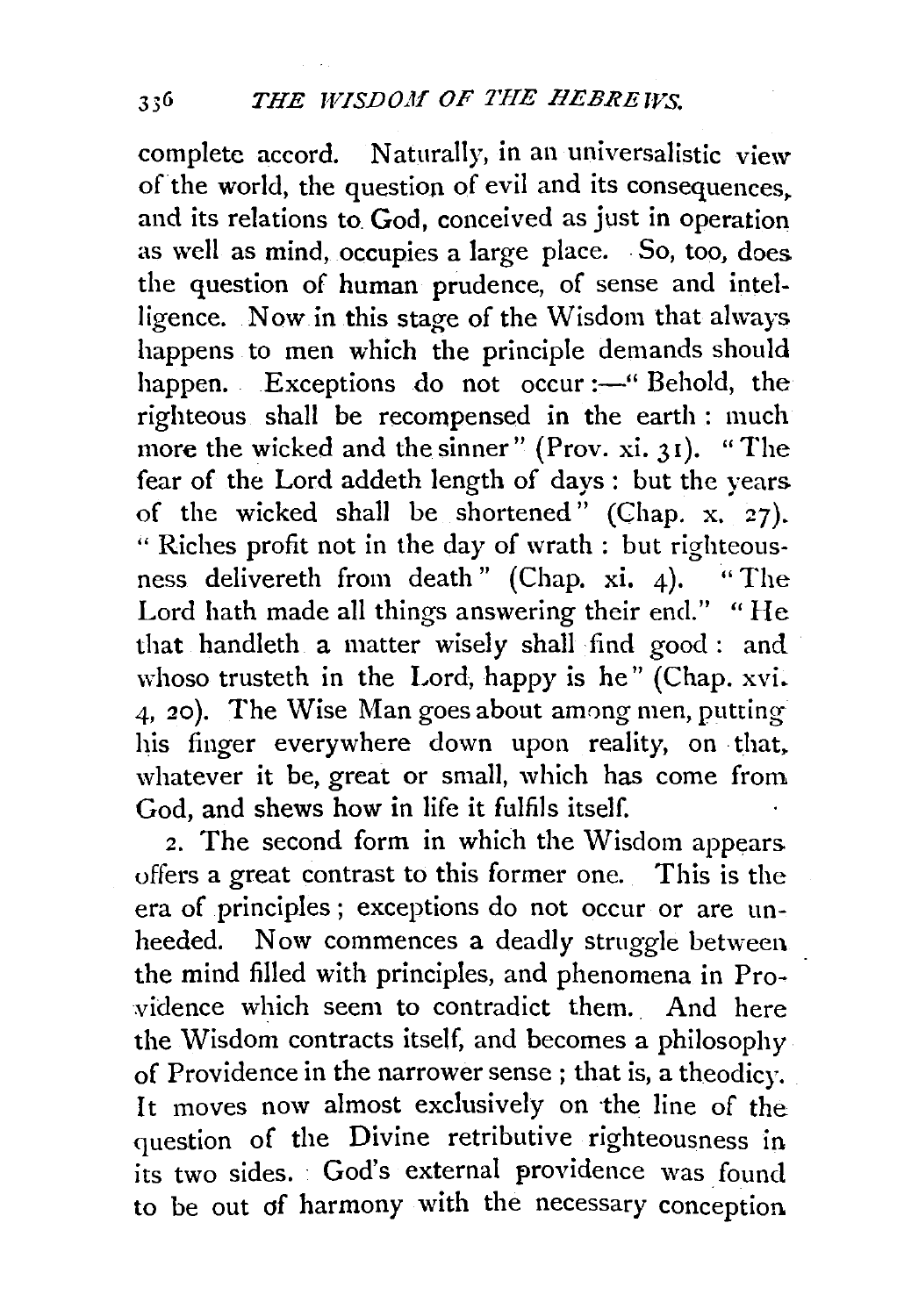of God. Now the Oriental thinker had not that convenient *tertium quid* which we have learned to intercalate between ourselves and God, to which we give the vague name of Providence, meaning by that a great universal scheme, pursuing vast ends on general principles, in the midst of whose gigantic march towards the securing of its broad purposes, smaller infractions of law, and a certain neglect of the individual, or a treatment of him in the interests of the whole, are to be expected. To the Eastern mind God and history, God and occurrences, were in immediate connection. God did all that was done; and did it immediately. Accordingly the Wise Man, amidst his other observations, began to take note of two points which greatly disquieted him: he saw the wicked prosperous, and he saw the righteous begging their bread. Or, on a wider scale, he saw the gigantic idolatries of the heathen 'vorld triumphing over God's people and treading them in the dust. It was a mote that troubled his mind's eye, and he made desperate efforts to cast it out. And it is a most interesting study to move along the portions of Scripture containing. a record of these efforts, and. observe how pious men were enabled to accommodate themselves to the mystery : what old. principle they fell back upon ; or what new insight into God's providence was granted to them, when they went into the sanctuaries of God; or how sometimes the speculative darkness remained impenetraple, and they sought to realize to themselves the consciousness of God's presence in spite of it: "Nevertheless I am continually with thee" (Psa.  $lxxin.$  237. What adds so much to. the pathos of the complaints and the demeanour of the pious Wise Man amidst these problems is just this, VOL. XI.  $24$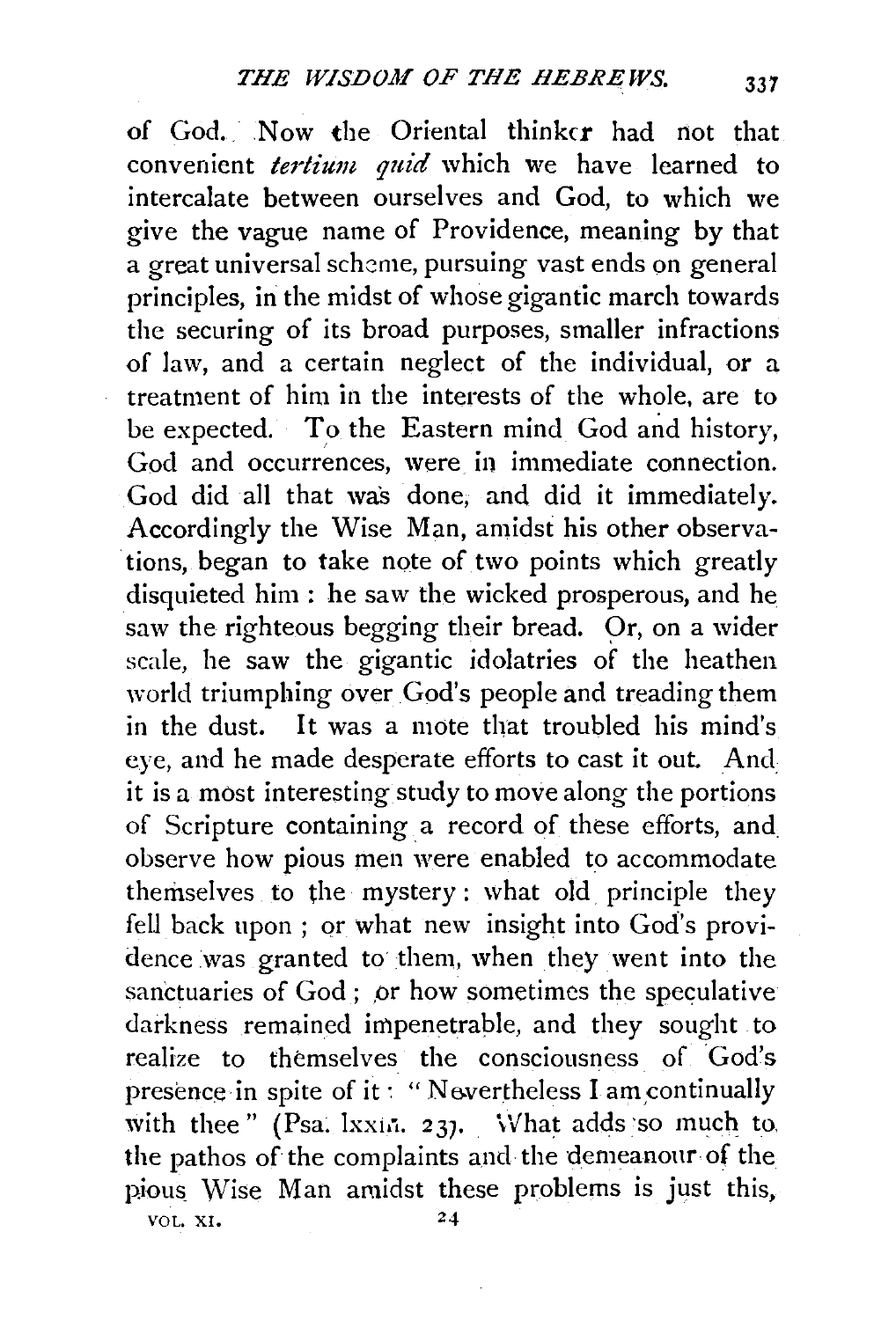that, being accustomed from the nature of his dispensation to see his principles verify themselves in life externally, when a calamity befell him, it not only created a speculative difficulty, but it reacted upon his personal relations to God and threw a cloud over them. The various considerations through which the \Vi?e Man, in presence of tbe' prosperity of the wicked or the calamity of the just, was enabled to reach peace, will come up for discussion afterwards. They were in the main practical, and scarcely touched the principle. The Wise Men moved the difficulty onward from stage to stage, till at length they pushed it across the borders of this life altogether; and then the Wisdom expanded into an eschatology. The parts of Scripture where this second form of the Wisdom appears are such Psalms as xxxvii., xxxix., xlix., lxxiii., and the Book of Job.

3. The third form of the Wisdom is that which appears in Ecclesiastes. It is not meant to be implied, apart from discussion, by this classification that these three forms follow one another historically. There is· always a certain precariousness in arguing from the degree of development of a truth in Scripture towards the era in history at which it appeared. Where there are so many writers concerned much may depend upon the power and idiosyncrasy of the writer ; and in that kind of truth with which the Wisdom is occupied, namely, generalizing on Providence, the subjective feelings of the author are very influential, because they colour what is outside with the gloomy or sunny hues of the mind itself. A great deal also is dependent upon the particular crisis in the people's history *:on*  which the writer was commissioned to shed light,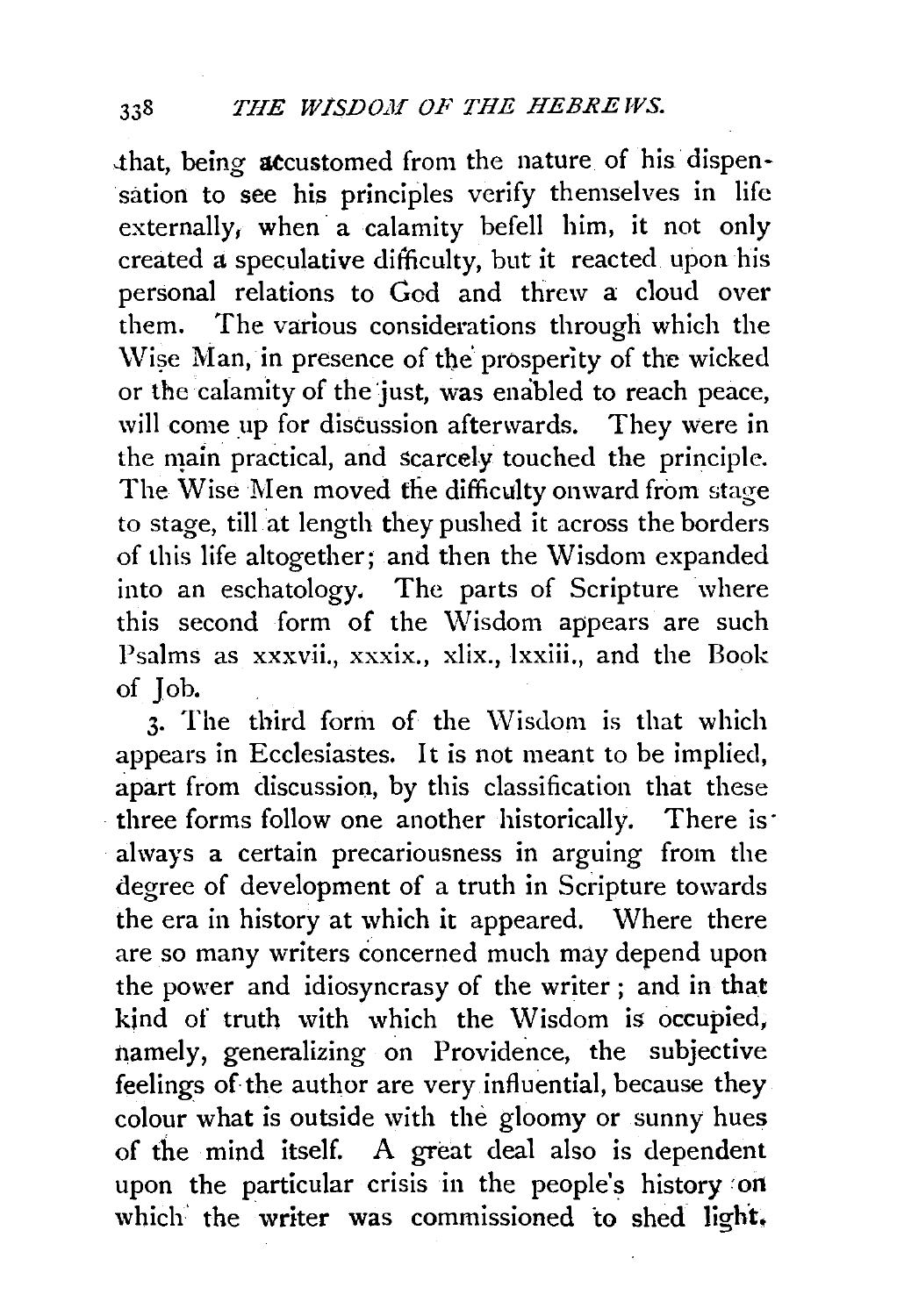And from the nature of Scripture we must always be 'ready to recognize an element in it which refuses to accommodate itself to what we might consider beforehand would be the way in which truth would ·develop itself. The classification here given, therefore, does not forestall the question of the age of Ecclesiastes, but leaves it open, as well as the question of the age of Job and the Psalms referred to.

The problem of Ecclesiastes is being treated in the pages of this Journal at present by a more skilful hand than mine, and I am absolved from the obligation of attempting a particular handling of it. It is enough to indicate its relation in a general way to the two phases of the Wisdom already mentioned. The condition of things in the Book seems to be this. All the principles of the Wisdom as they appear in Proverbs are still maintained. Again, all the problems ·of the second phase of the \Visdom are still present, .and in what seems an aggravated form. But the attitude of the author towards these problems is quite -different. He no more launches himself against the difficulties, determined to remove them and equate -occurrences with principles. The difficulties are not to be removed ; and he sets himself to utilize them. These problems are no more regarded as intruders, bstacles to the clear and far perspective of the Wise Man's eye, which he resents and must level at all costs; they are permanent elements of the landscape. And the writer heaps consideration upon consideration partly to turn them to account positively, and partly to ease the pressure which they exerted on his heart or -on the hearts of others. There is, of course, a deeper oelenient in Ecclesiastes-a tone of mind out of which